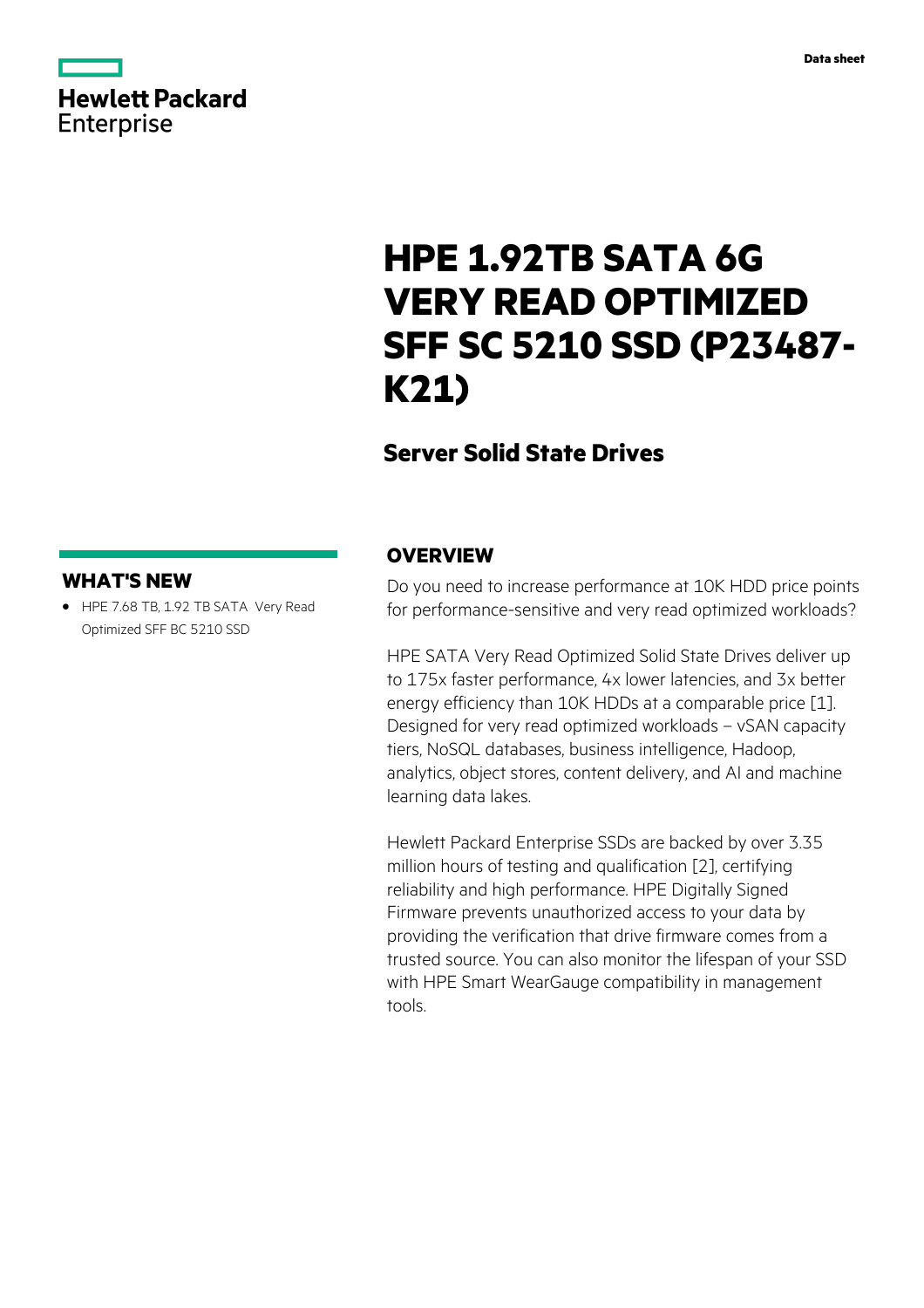### **FEATURES**

#### **The Speed of SSDs Fused with the Affordability of HDDs**

HPE SATA Very Read Optimized Solid State Drives feature better value than 10K HDDs – thanks to QLC NAND technology targeting very read optimized (VRO) workloads.

Experience up to 175x faster performance and 4x better latencies than 10K HDDs [1].

3x more energy efficient than 10K HDDs, providing annual savings on power and cooling [1].

#### **HPE SATA VRO SSDs are the Reliable Replacement for 2 - 8 TB HDDs in Targeted Workloads**

HPE SATA Very Read Optimized Solid State Drives can help future-proof your storage by transitioning from lower capacity HDDs.

Feature hardware that is 10x more reliable than 10K HDDs and 100x more reliable than 7.2K HDDs [3].

Optimized for Hewlett Packard Enterprise servers that have used 10K and 7.2K HDDs for years.

Includes full enterprise Hewlett Packard Enterprise SSD feature set for improved data security, end-to-end data path protection, and power loss protection.

#### **HPE VRO SATA SSDs are Optimized for Performance-Sensitive and Very Read Optimized Workloads**

HPE SATA Very Read Optimized Solid State Drives fuse HDD-optimized sequential performance with SSD-optimized random performance.

The VRO targeted workloads revolve around a typical mix of >80% random reads and <20% sequential writes (large block size), for which HPE SATA VRO SSDs are designed.

Endurance ratings are engineered to exceed the need of HPE VRO SSD targeted workloads [4].

Target HPE SATA VRO SSD workloads: vSAN capacity tiers, SQL databases (business intelligence), NoSQL databases, Hadoop, analytics, object stores, CDN, and AI and machine learning data lakes.

#### **High Performance, Exceptional Reliability, and Efficiency for Faster Business Results**

HPE SATA Very Read Optimized Solid State Drives are ideal for big data analytics, cloud computing, active archiving, database applications, and data warehousing.

Achieve higher IOPs to enhance the performance of your data center.

Maintain data accuracy with full data-path error detection.

Choose from a broad portfolio of enhanced SSD solutions in a wide variety of capacities.

Features 12 Gb/s SAS, 6 Gb/s SATA, NVMe, M.2, and M.2 Enablement Kits.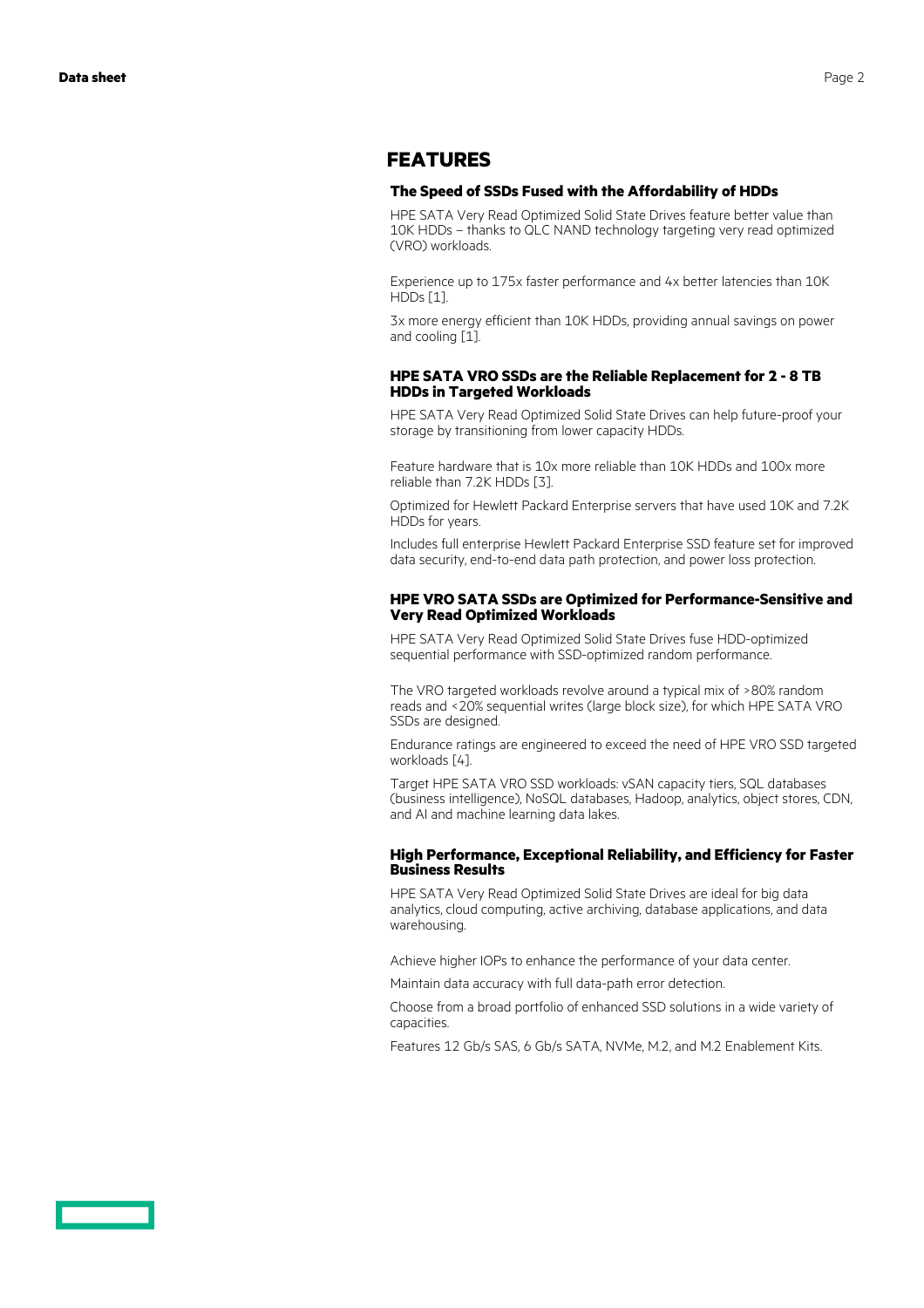<u>and the second part of the second part of the second part of the second part of the second part of the second part of the second part of the second part of the second part of the second part of the second part of the seco</u>

### **Technical specifications HPE 1.92TB SATA 6G Very Read Optimized SFF SC 5210 SSD**

| <b>Product Number</b>                        | P23487-K21                                                                                                                                                                                                                                                                                                           |
|----------------------------------------------|----------------------------------------------------------------------------------------------------------------------------------------------------------------------------------------------------------------------------------------------------------------------------------------------------------------------|
| <b>Lifetime Writes</b>                       | 700                                                                                                                                                                                                                                                                                                                  |
| <b>Endurance DWPD (Drive Writes Per Day)</b> | 0.2                                                                                                                                                                                                                                                                                                                  |
| <b>Read IOPS</b>                             | Random Read IOPS (4KiB, Q=16)=51,000<br>MAX Random Read IOPS (4KiB)=63,000@Q64                                                                                                                                                                                                                                       |
| <b>Write IOPS</b>                            | Random Write IOPS (4KiB, Q=16)=12,600<br>MAX Random Write IOPS (4KiB)=13,000@Q1                                                                                                                                                                                                                                      |
| <b>Power (Watts)</b>                         | 4.36                                                                                                                                                                                                                                                                                                                 |
| <b>Plug Type</b>                             | Hot Pluggable                                                                                                                                                                                                                                                                                                        |
| <b>Height</b>                                | 7 <sub>mm</sub>                                                                                                                                                                                                                                                                                                      |
| <b>Product Dimensions (metric)</b>           | 21.92 x 22.86 x 14.61 cm                                                                                                                                                                                                                                                                                             |
| Weight                                       | 0.5 <sub>kq</sub>                                                                                                                                                                                                                                                                                                    |
| Warranty                                     | HPE Solid State Drives and Add-In Cards have a standard 3/0/0 warranty<br>Customer Self Repair (CSR) subject to maximum usage limitations. Maximum usage limit is the maximum<br>amount of data that can be written to the drive. Drives that have reached this limit will not be eligible for<br>warranty coverage. |